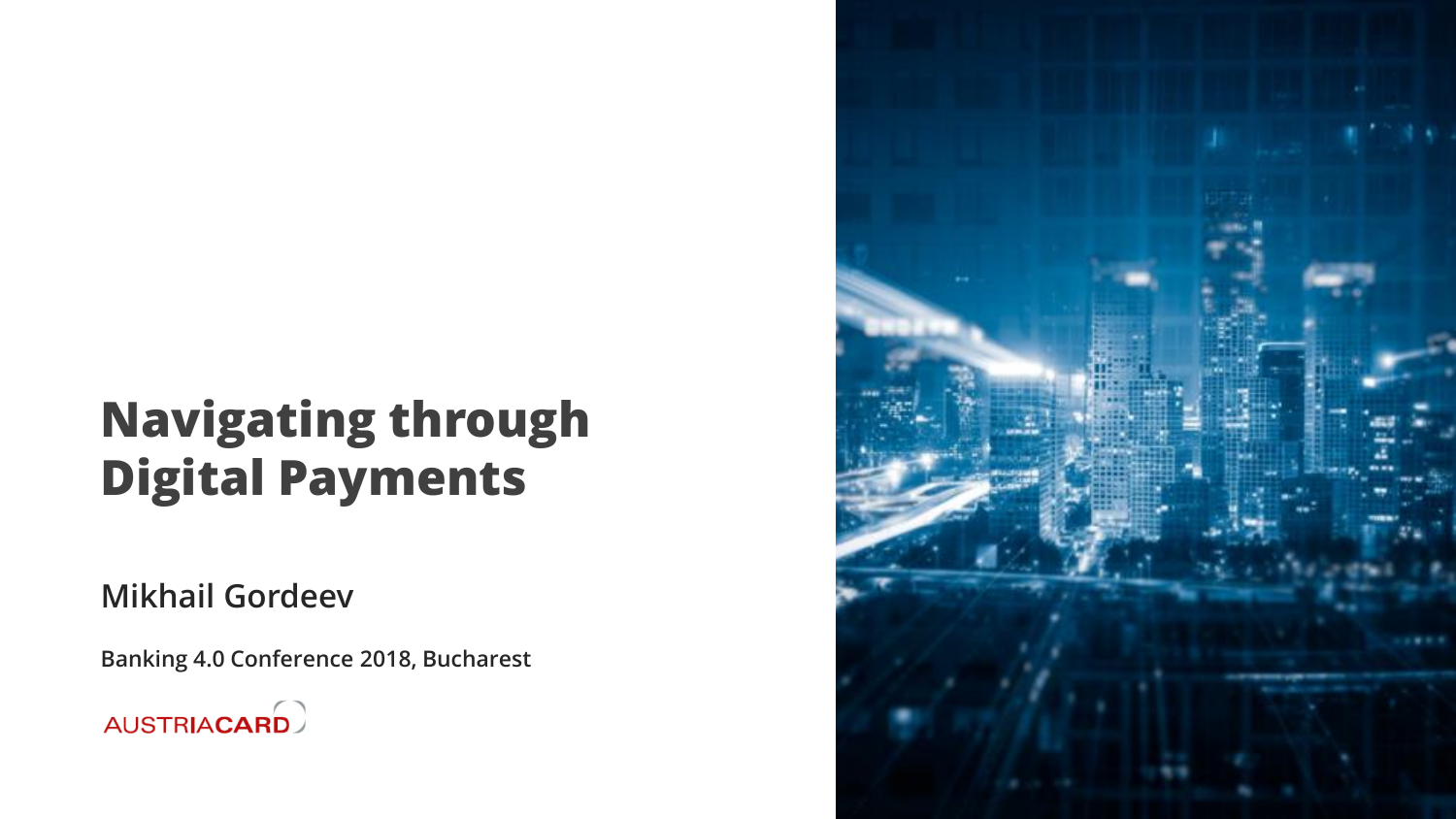### PARADIGM CHANGE

# **YESTERDAY TODAY**

- providing payment card products and card-related services either separately or in combination
- puzzling whether a card will survive
- rushing through a wallets jungle

- **integrated** solutions for paying over multiple channels in all everyday use cases
- let the consumer to **choose a** payment **instrument** or a **device** to use
- enriching the proposition through **added-value services**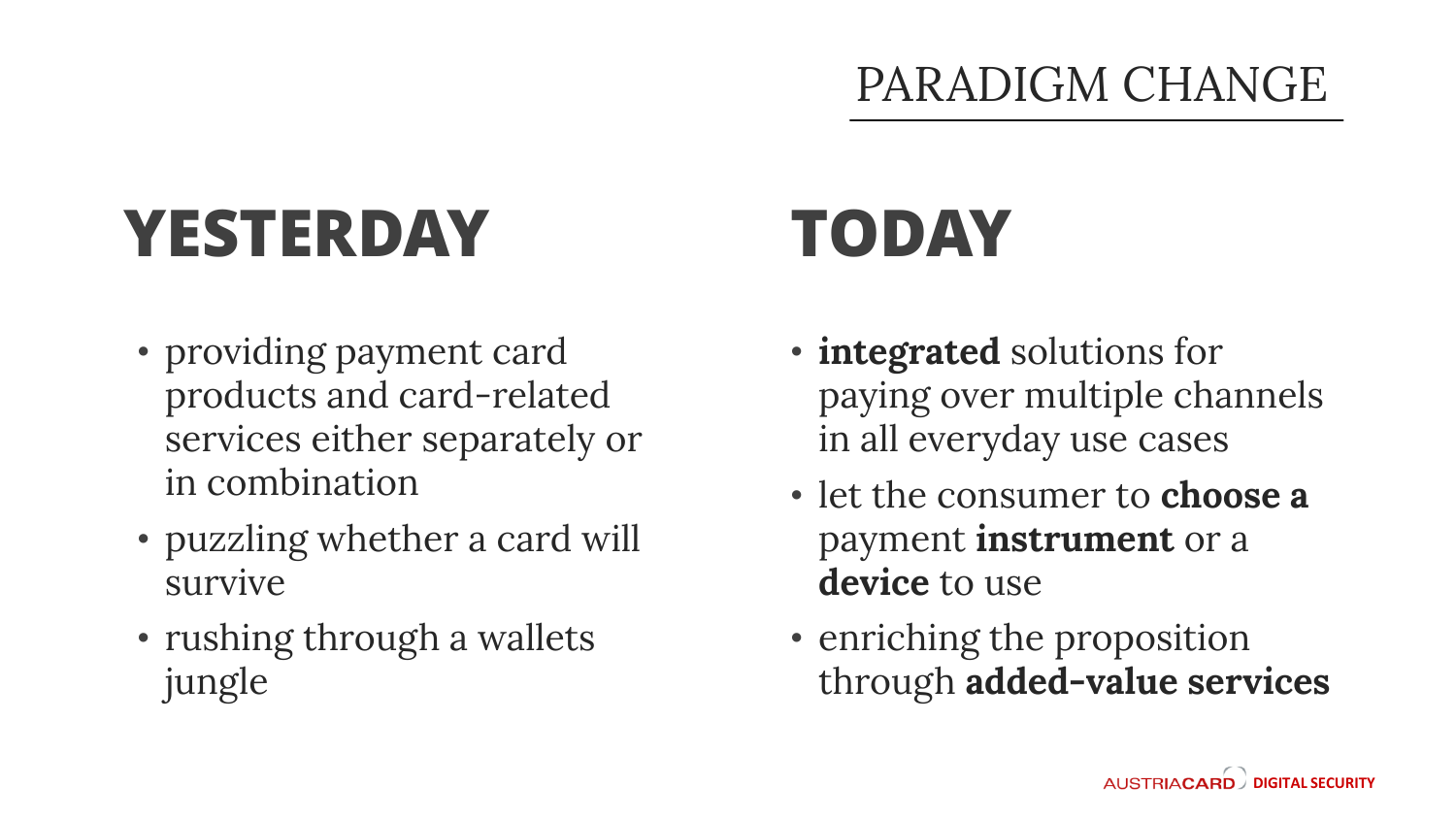## **THE QUESTION WE MUST KEEP IN MIND**

## what value does our product proposition bring to a consumer?

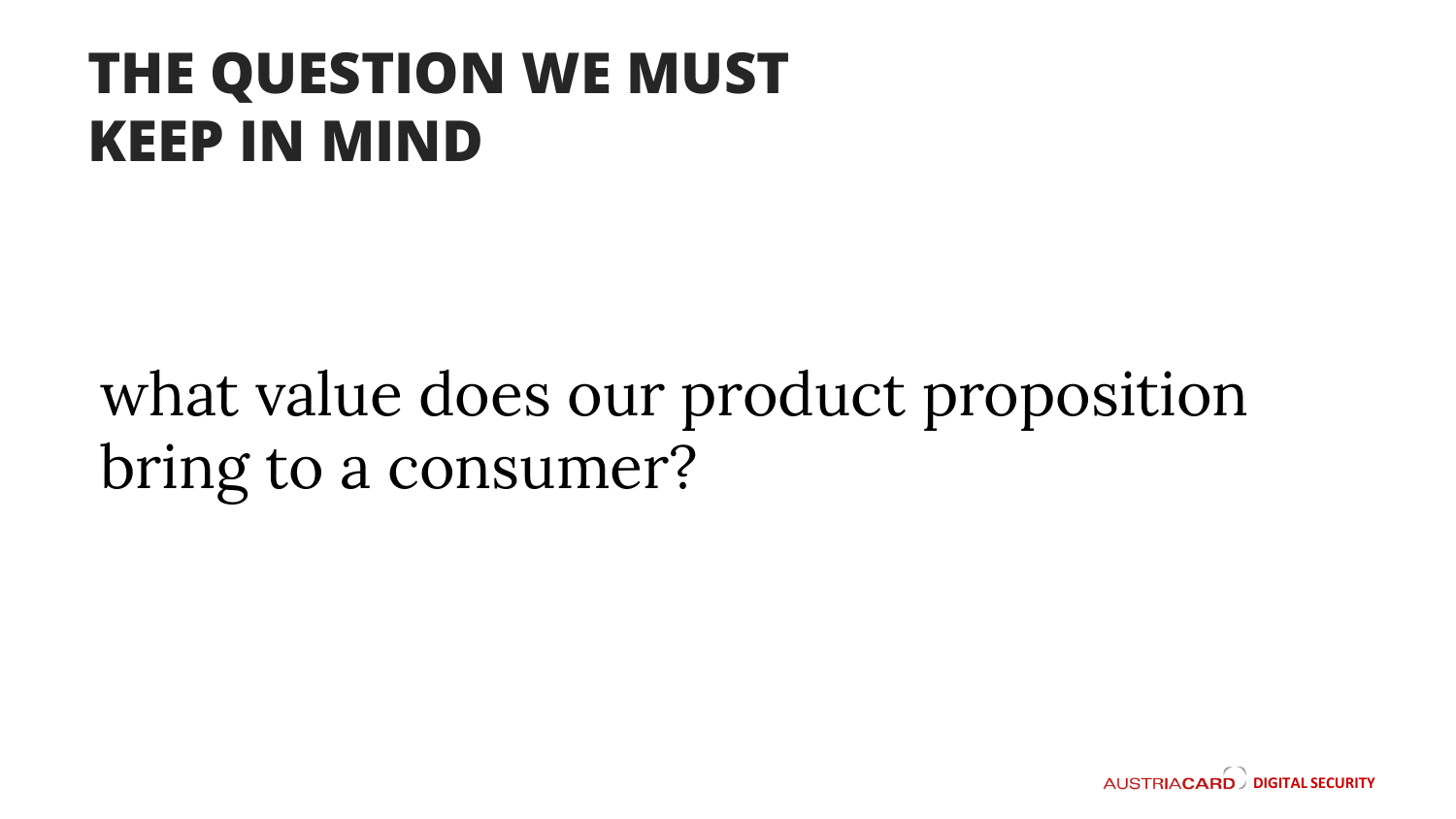## **CREATING A VALUE THROUGH A DIGITAL PROPOSITION**

establishing a **consumer centric** hub to a variety of financial services

**facilitating payments from a consumer's card account** over a variety of payment channels and across numerous use cases

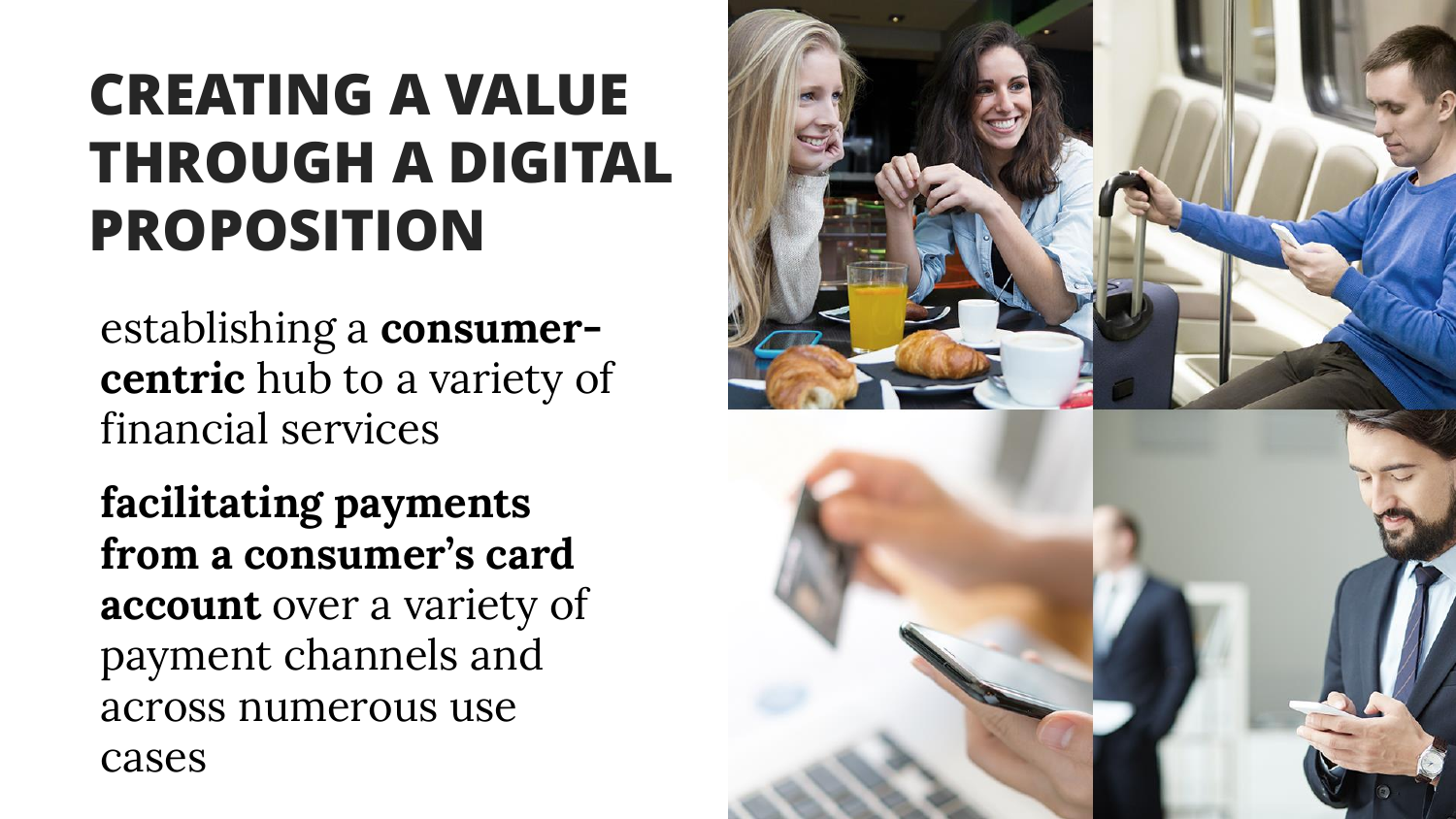## **WHAT I WOULD WISH?**

### **Turning into a consumer role**

## Multi-channel capabilities

## Security confidence and experience

Full control and transparency

Choice of methods fitting payment use cases

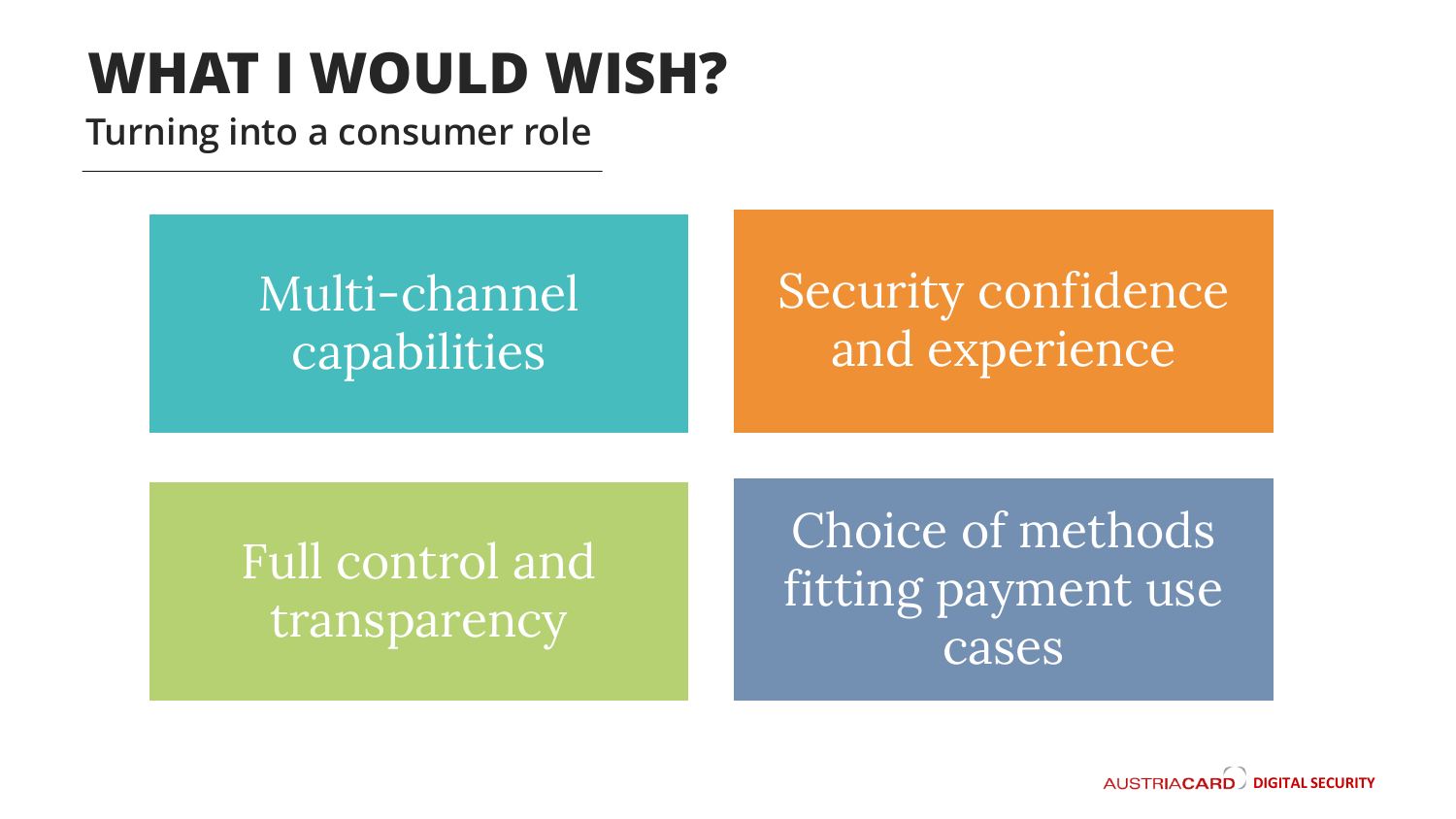#### **DIGITAL PAYMENT FACETS** DIGITAL **PAYMENT** AT POINT OF SALE **E-COMMERCE** seamless multi - P<sub>2</sub>P **DIGITAL TOKENIZATION PAYMENTS** channel payment **PAYMENT** experience under a **FACETS** harmonized 'look and -feel' irrespective of a payment use case **AUTHENTICATION ADDED VALUE APPLICATIONS** and channel

**AUSTRIACARD** DIGITAL SECURITY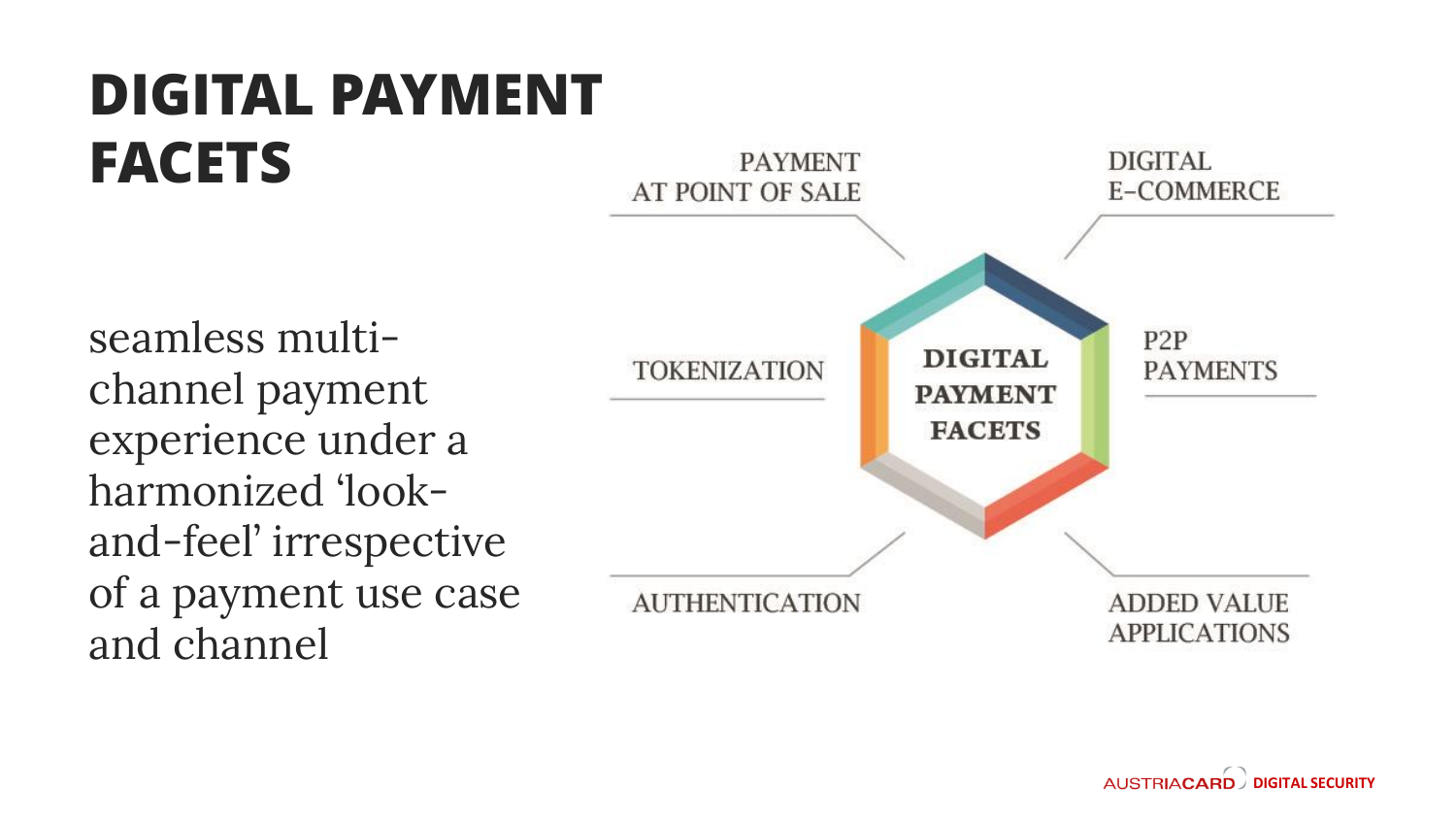## **SECURE REMOTE COMMERCE (SRC)**

- payment industry upcoming framework for access to online checkout services
- is specified by EMVCo
- defines global and interoperable systems for delivery of cardholder's payment data to online merchant at checkout, but not only that…



**AUSTRIACARD DIGITAL SECURITY**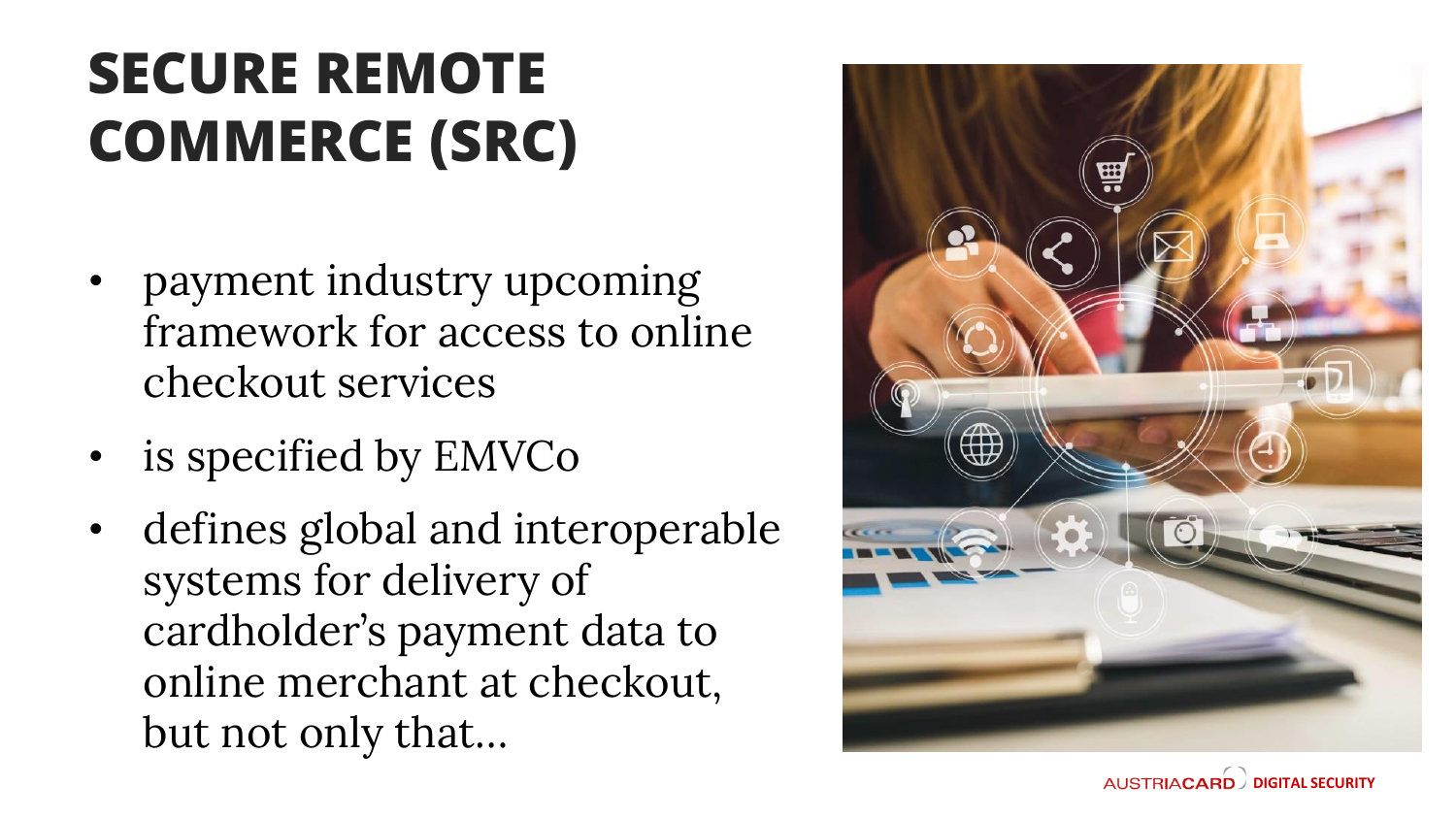## **WHAT DOES SRC PROVIDE TO…**

### **Consumers**

**a 'hassle-free',**  *constant* checkout experience choice and control of **payment card tokens** and other data provided to a merchant

### **Merchants**

**improved customer buying experience**  ease of integration with checkout service providers full benefits of EMV tokenization

### **Ecosystem**

new roles for providing checkout services, requesting and managing cardholders' payment tokens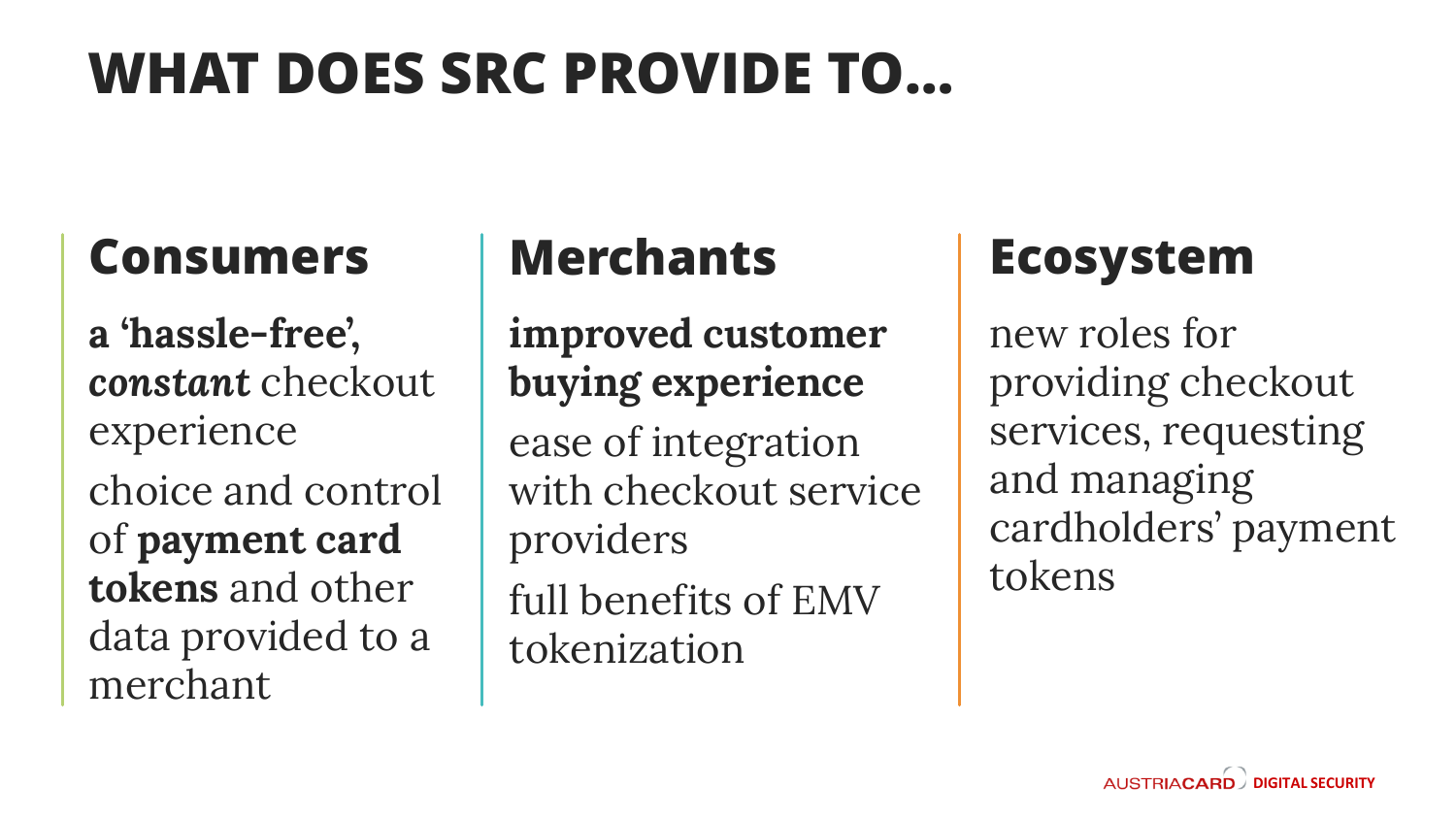## **AUTHENTICATION WITH EMV 3 -D SECURE 2.0**

- new generation authentication framework for payment and non -payment use
- flexible payment channel and device support
- support of various customer authentication technologies
- support of 'frictionless" authentication flows



**DIGITAL SECURITY**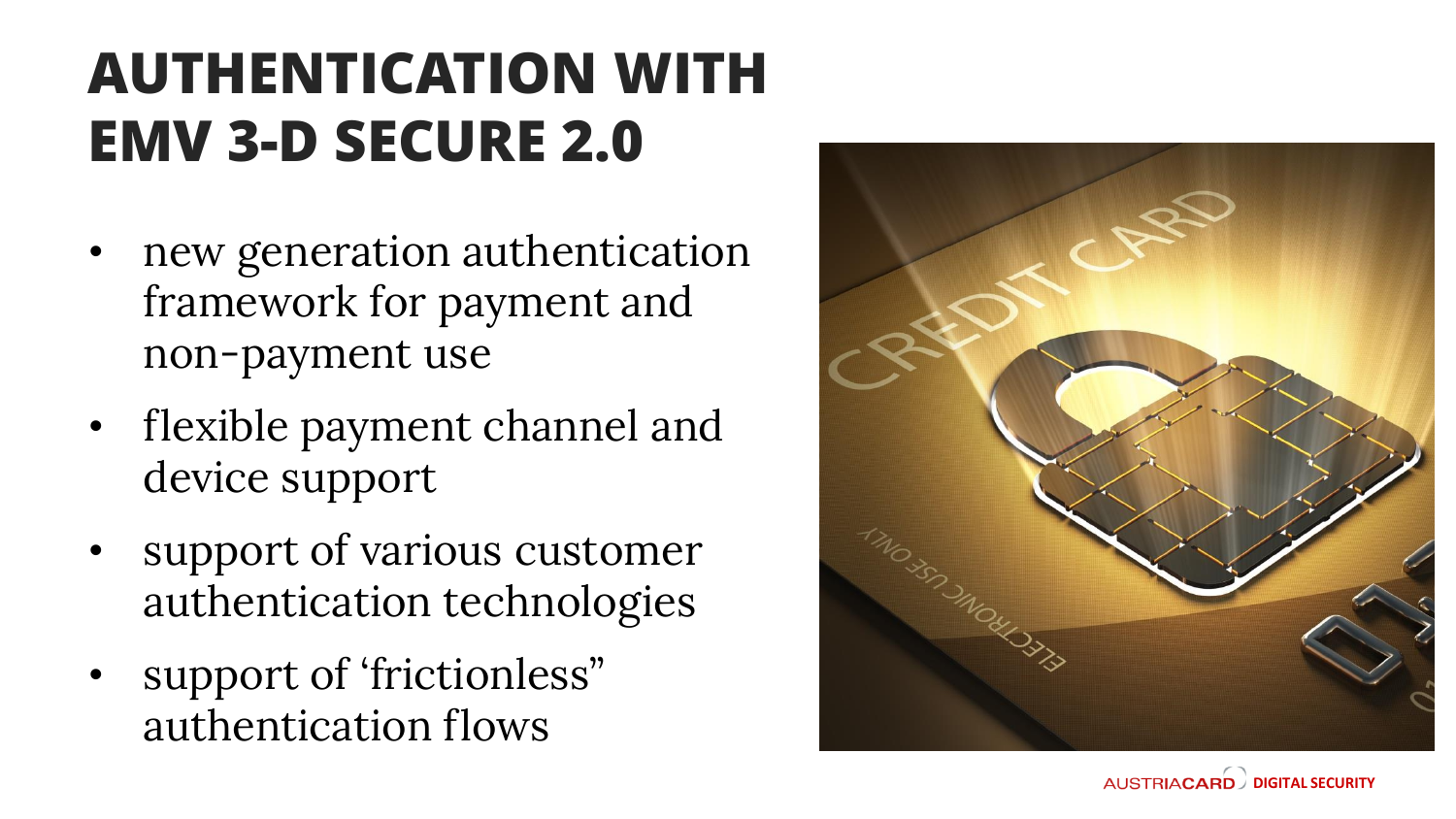## **FRICTIONLESS AUTHENTICATION**



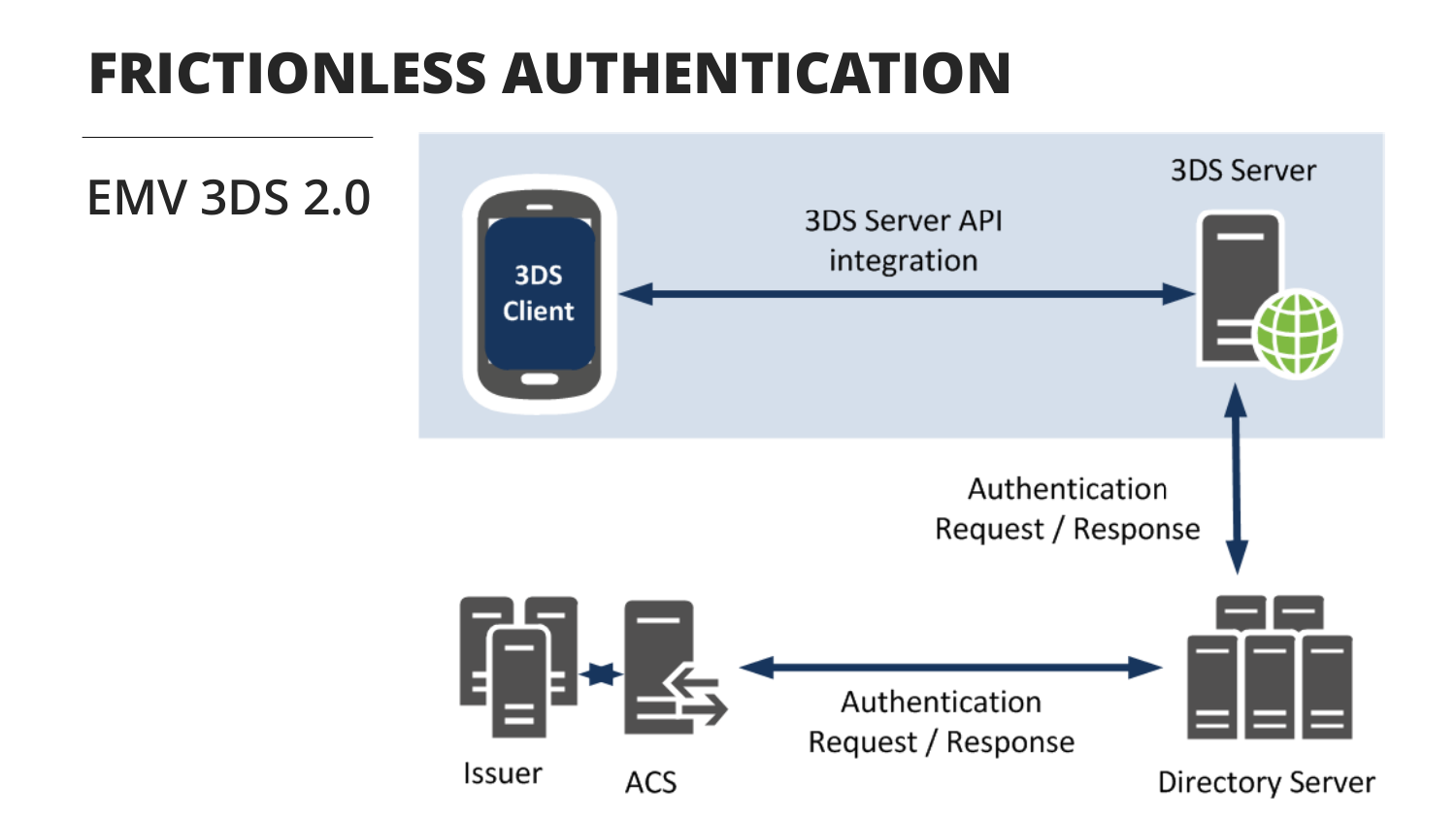## **TRANSACTION RISK ASSESSMENT**

**Significantly more data available in EMV 3DS 2.0**

### **Cardholder data**

- Cardholder Account Information
- Cardholder shipping address, e-mail, phone numbers
- EMV Payment Token Indicator
- Account type

• ….

• Card expiry date

### **Merchant & transaction data**

- Merchant Risk Indicator
- Device Channel and Device Information
- Merchant name, country code, category code
- IP address

• …

• Purchase amount, date and time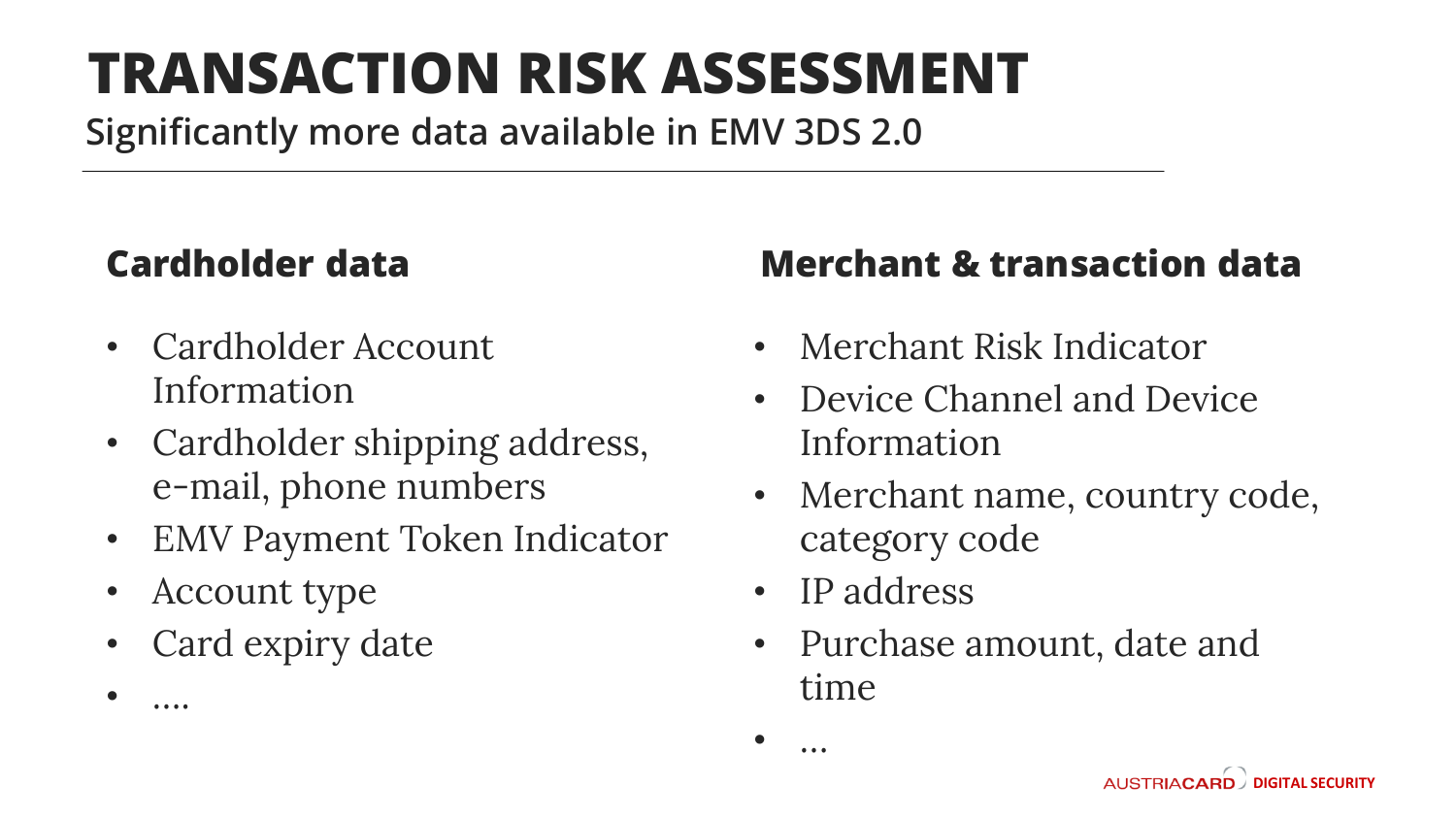## **RISK BASED AUTHENTICATION**

**Challenges**

- It will be difficult for traditional rule-based systems to provide a desired coverage of real-life risk cases, as
	- the number of factors to assess and relations is huge
	- it is not feasible to 'hard-code' all possible risk scenarios
	- many risk scenarios will not be known
	- difficult to handle customer-specific risk profiles
- Risk Based Authentication can be effectively supported by deploying AI machine learning techniques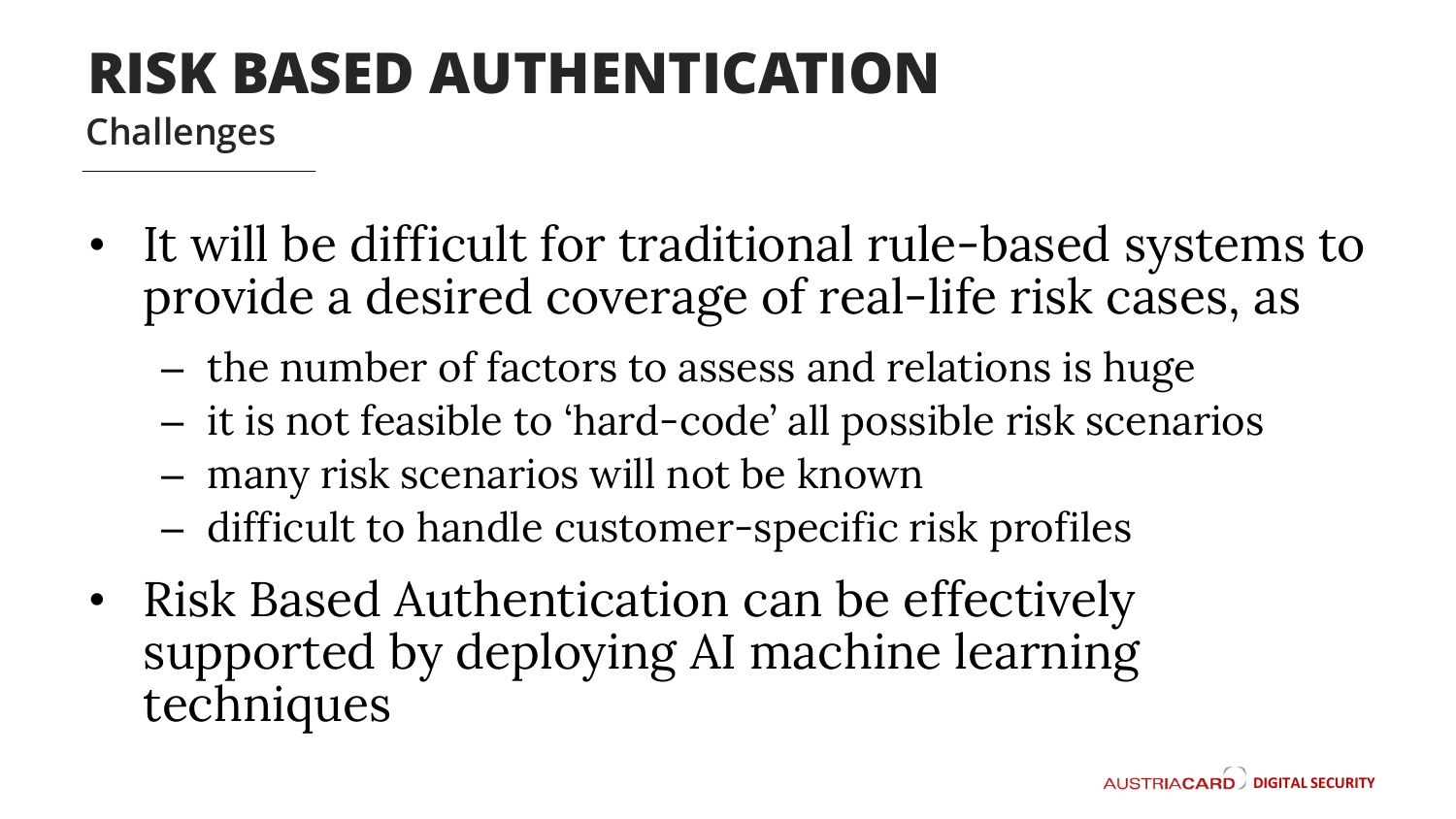## **CONCLUSION**

Launching today solutions that shall be future-proof is one of the biggest challenges

We must be ready to cope with increasing dynamics of emerging technologies adoption